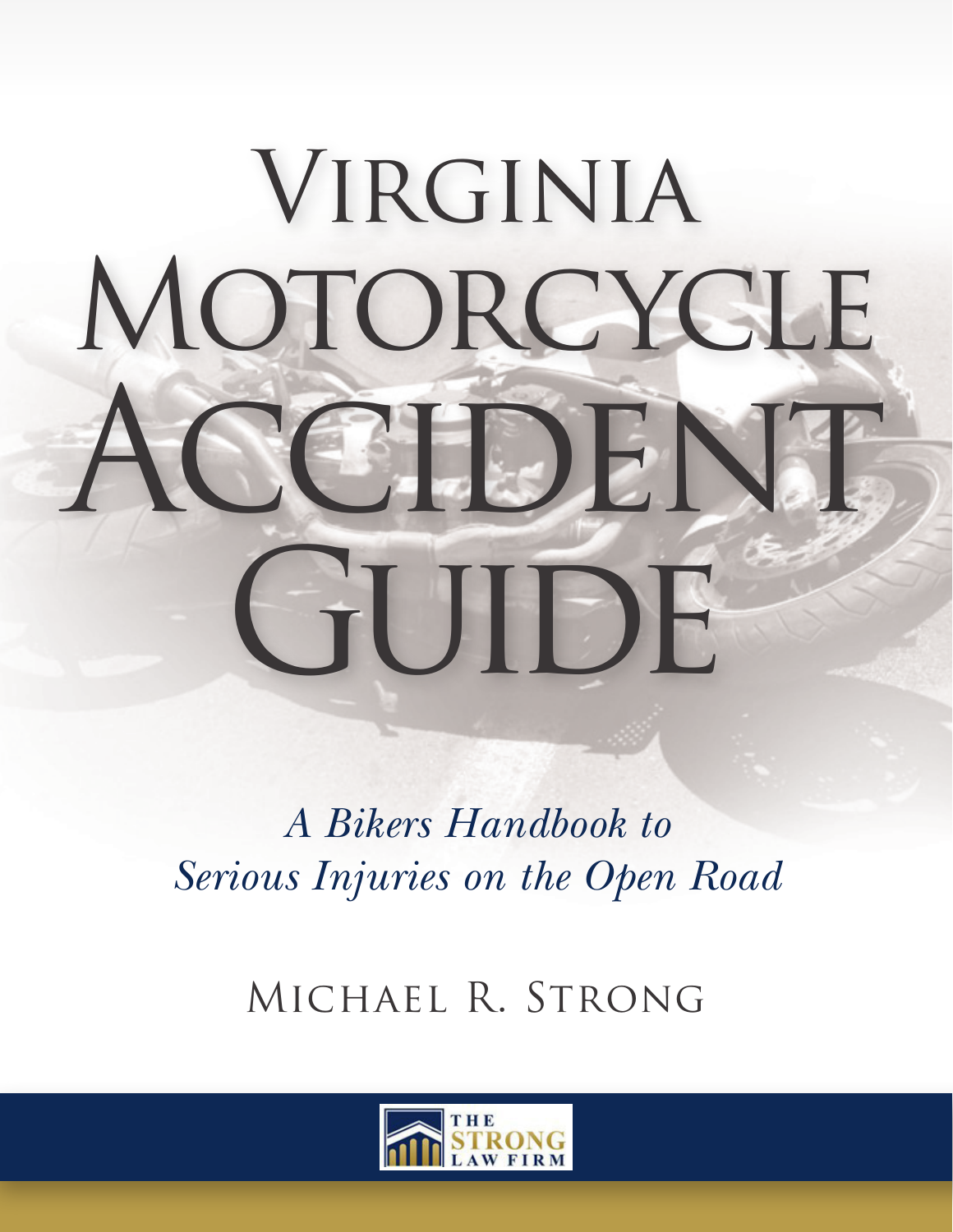

Being in a motorcycle accident, unfortunately, is a real concern amongst riders in Virginia. Statistics from the Virginia DMV state that almost 40% of all motorcycle accidents occur at no fault of the rider. Their statistics also reveal that motorcycle accident fatalities are highest among riders between the ages of 46 and 60

years (40.3%). Riders between the ages of 21 and 35 years account for 37.5% of injuries. With close to 60,000 registered motorcycles in the State of Virginia, motorcycle accidents are a very real concern. If you or someone you love was affected, call us now to schedule your free consultation with our Virginia motorcycle accident lawyer. We want to help you protect your legal rights and get the compensation that you deserve.

## MOTORCYCLE ACCIDENTS CAN Result in Serious and Life-Threatening Injuries

Because motorcycles do not offer the same protection as a car, riders and passengers face a higher likelihood of serious and life-threatening injuries. Motorcycle riders and their passengers do not have anything that absorbs the force of the impact. In fact, if a motorcycle is struck by another vehicle, the rider may experience a subsequent impact with the road. Their motorcycle may also land on them. The impact with the body may result in:

- » Traumatic brain injury (TBI)
- » Spinal cord injury (which could result in paralysis)
- » Amputation of a limb
- » Broken bones
- » Skull fractures
- » Permanent disfigurement
- » Burns



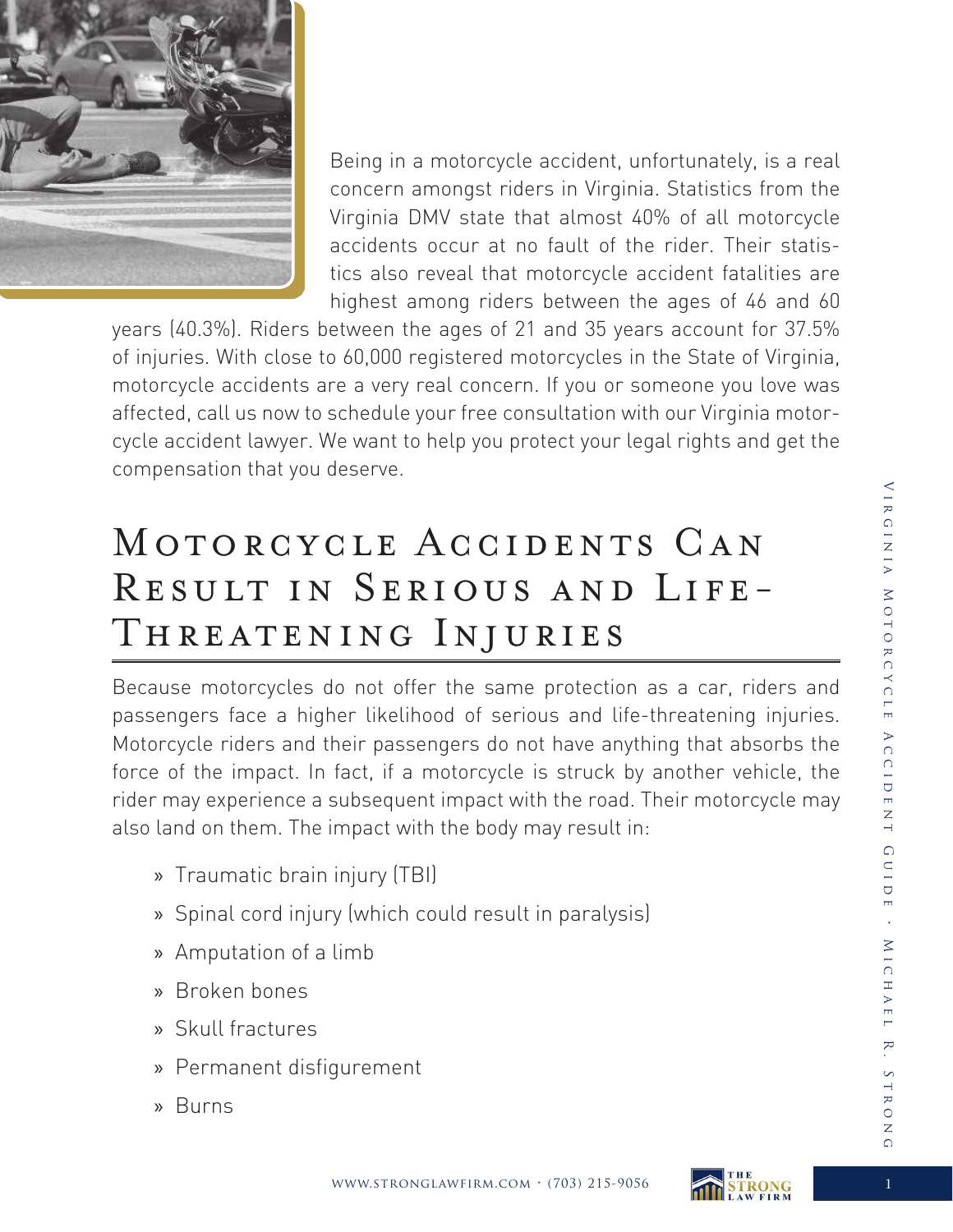- » Head injuries
- » Internal injuries

These injuries may result in the on-going need for medical care or specialized assistance. All too often, due to these injuries, families lose a loved one who provided their only means of support. Regardless of the seriousness of the injuries, families end up with unexpected medical bills and property damage.

## WHY MOTORCYCLE Accidents Occur

As you learned earlier, around 40% of motorcycle accidents aren't caused because the motorcyclist did something wrong. Only around 3% of motorcycle accidents happen because of bad weather. The common causes of motorcycle accidents are:



- » Vehicle drivers don't see the motorcycle. This can happen for a number of reasons. The motorcyclist could unknowingly be in the driver's blind spot. The driver may be distracted. They may not properly check their mirrors.
- » Vehicle drivers don't yield the right of way. Again, this could happen for several reasons. Many vehicle drivers state that they didn't see or notice the motorcycle. Sometimes, passenger vehicle drivers may believe that they don't have to share the road. The most common places this happens include parking lots and left hand turning lanes.
- » Vehicle drivers cut off motorcycles. The most common reason this happens is because the driver of the vehicle misjudges the speed of the motorcycle. The driver may pull out in front of the motorcycle or quickly change lanes. The motorcyclist may be unable to safely avoid a collision.



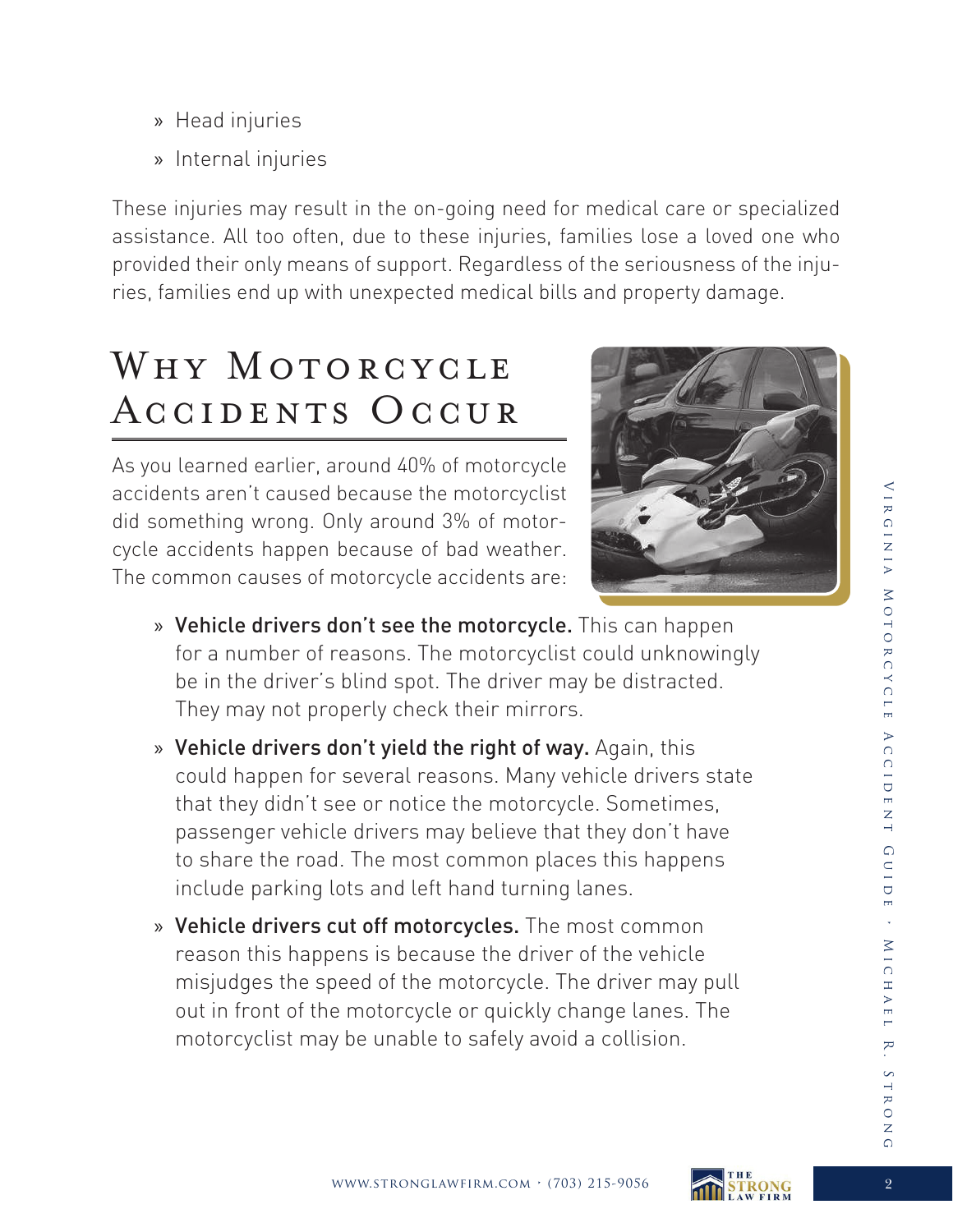- » Drunk driving. The National Highway Traffic Safety Administration reported that alcohol was the cause of close to 1,300 motorcycle accidents.
- » A problem with the motorcycle or the road. Loose gravel, unexpected potholes, and defective parts can all result in a serious accident.

## FREQUENTLY ASKED MOTORCYCLE Accident Questions

#### *What Should I Do After a Serious Motorcycle Accident?*

Being on a motorcycle in Virginia carries certain inherent risks, and unfortunately, the public usually has a dim view of motorcycle drivers in Virginia. However, it's been our experience that motorcycle drivers are some of the safest vehicle operators on the highway today. That being said, it's extremely important in every motorcycle collision that you retain legal counsel as quickly as possible after your crash. The reason is because preserving evidence of the scene and the vehicles involved in the crash can make all the difference in the world.

A good example of that was a recent case that we had involving a motorcycle operator who was struck by a vehicle that was crossing several lanes of traffic on the Dulles toll road trying to get to the exit that they had almost missed. By carefully preserving the evidence at the scene of the crash, including the tire marks and the scraping of the motorcycle on the ground, as well as lining up the damage between the motorcycle and the vehicle that struck it, we were able to prove that this was not a turnaround case, which the vehicle operator had claimed. Instead, it was a case where the vehicle operator made a too-quick movement from lane to lane without looking behind them to see the motorcycle operator who had been following in the further left lane for a distance of over a mile prior to the collision. That's a perfect example of why it's important to hire an attorney early in your motorcycle accident case in Virginia.

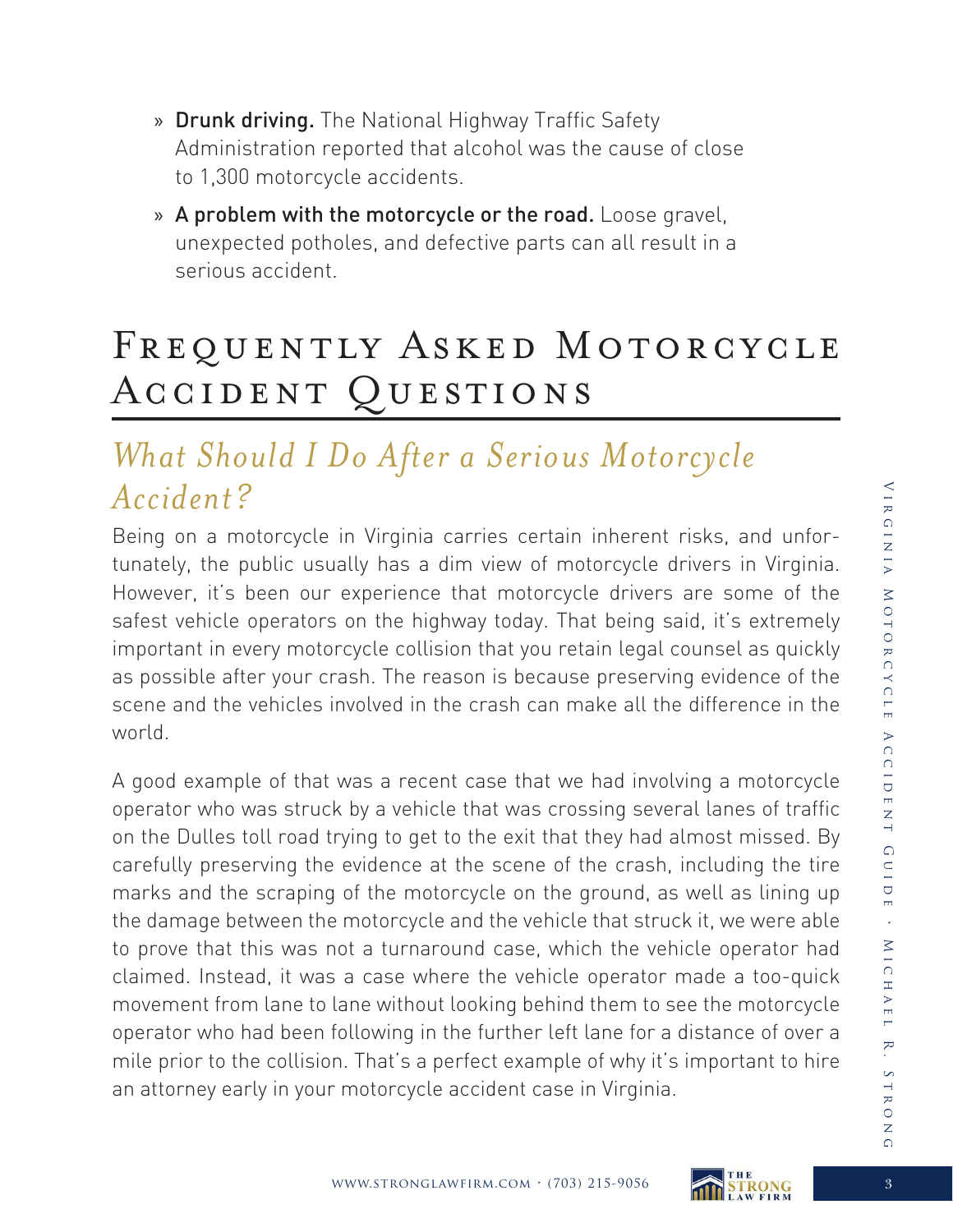#### *What Mistakes Should I Avoid After a Motorcycle Accident?*

Some of the most common mistakes that I see people make when they have a motorcycle accident case in Virginia have to do with not preserving the evidence of the crash quickly enough. That usually requires not just relying on what the police investigation shows, but hiring an attorney to get a full team of field investigators out to document all of the physical elements of the collision. Often in Virginia motorcycle accidents, the blame is attempted to be shifted onto the motorcycle operator, more or less to take advantage of the innate prejudice against motorcycle drivers that many people have. The best way to rebut that is to retain an attorney as quickly as possible and preserve the evidence of the accident scene following those types of collisions.



#### *What Are the Differences Between a Motorcycle and Car Accident?*

The first thing that's different about a motorcycle case is dispelling the prejudice that people often have against motorcycle operators in Virginia that they were operating recklessly, or weaving in and out of traffic the way some drivers have a tendency to do. That evidence is most easily obtained by

getting a lawyer involved early on in your case. By doing that, you'll have the ability to dispel that prejudice against motorcycle drivers in Virginia.

## *How Do I Choose the Right Attorney?*

A frequent question we get in motorcycle accident cases in Virginia is, "How do I find the right attorney for my motorcycle accident case?" My simple answer to that is find somebody who knows and has handled many motorcycle accident cases before. A lawyer who has experience in motorcycle accident cases understands the prejudices against motorcycle drivers in Virginia, but also understands how to show that you as a motorcycle operator were not the cause

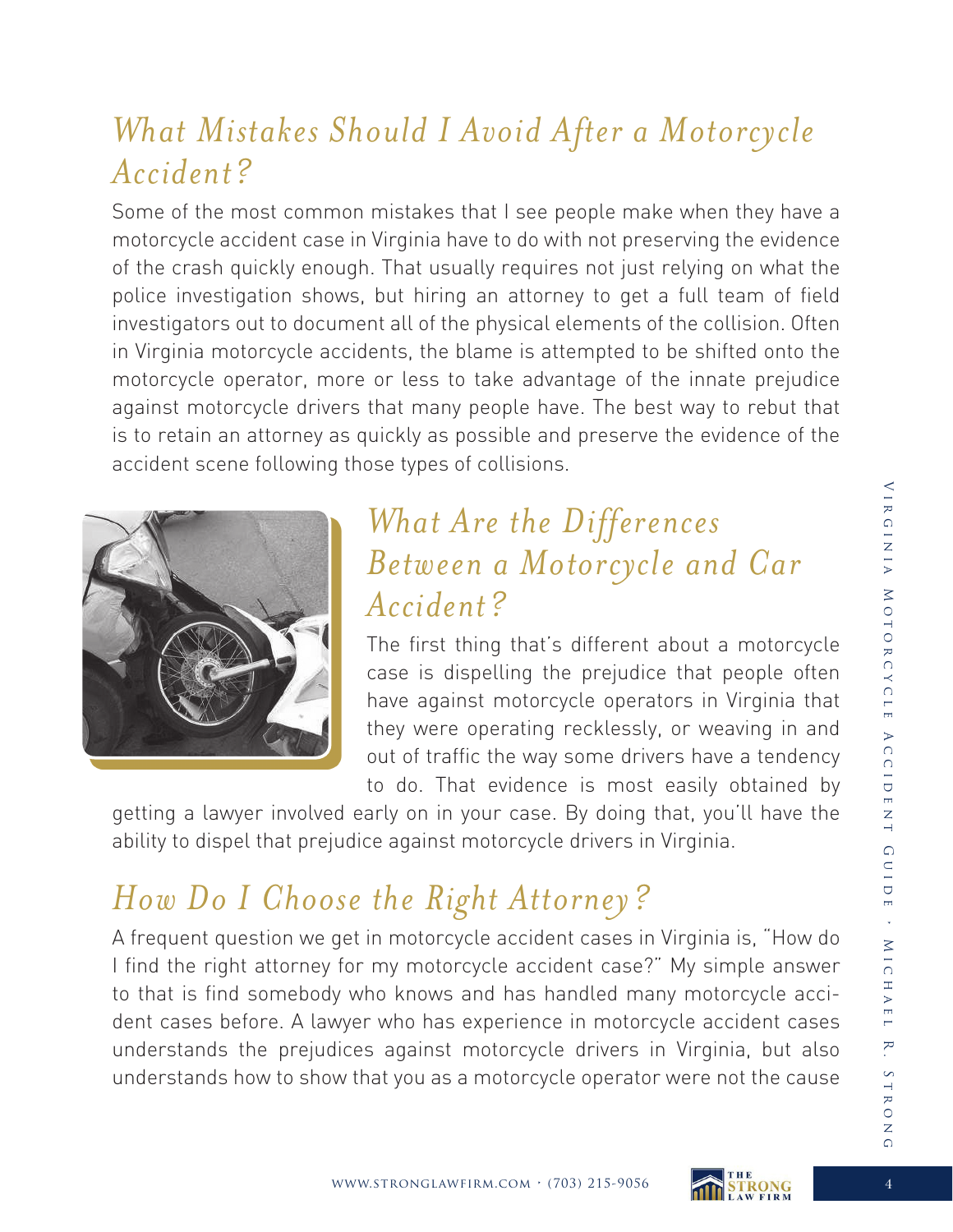of the crash. By doing that, you can dispel that prejudice. Look for a lawyer with experience in handling actual motorcycle accident cases in Virginia.

#### *Should I Speak to the Insurance Company?*

When I'm asked by clients if it's okay to take a call from an insurance adjuster when they've had a motorcycle collision in Virginia, I always tell them, "Don't do it." We're not trying to hide anything from anybody when we represent people who were injured in motorcycle accident cases in Virginia. Insurance companies have proven techniques that they will use that are unknown to most people on how to trick people in saying things that can be misconstrued later, taken out of context, even down to the simple "Well, how are you today, Mr. Jones?" "Oh, I'm fine," is the normal answer. Well, of course you're not fine in the sense of the car crash injuries that you've sustained, but as a polite introductory statement, you'll say that. That's a perfect example of how they will use your recorded statement out of context to try to minimize or defeat your personal injury claim from a motorcycle accident in Virginia.

#### *Do I Have a Claim If I Was Injured as a Passenger?*

The simple answer to that question is yes. Now, the next question is who can you recover from? Frequently, people are under the impression that, because they're on a motorcycle, they're assuming the risk of all injuries from riding in a vehicle that doesn't have a protective surrounding them, such as they would have in a car. With that being said, you do not assume the risk of injury by being a passenger on a motorcycle. Instead, the injury that you have sustained is only occurring because somebody has not operated the vehicle in a proper manner. When that occurs, you're entitled to a full recovery, unless you knew the specific risk was going to occur.

For example, if you're riding on a vehicle where you know the operator is under the influence of alcohol or drunk driving, you might have an assumption of risk defense against you in that case. If that unusual circumstance does not occur in your accident case, there's no reason, just because you're the passenger on the motorcycle, that you should be barred from recovery for your injury claim.

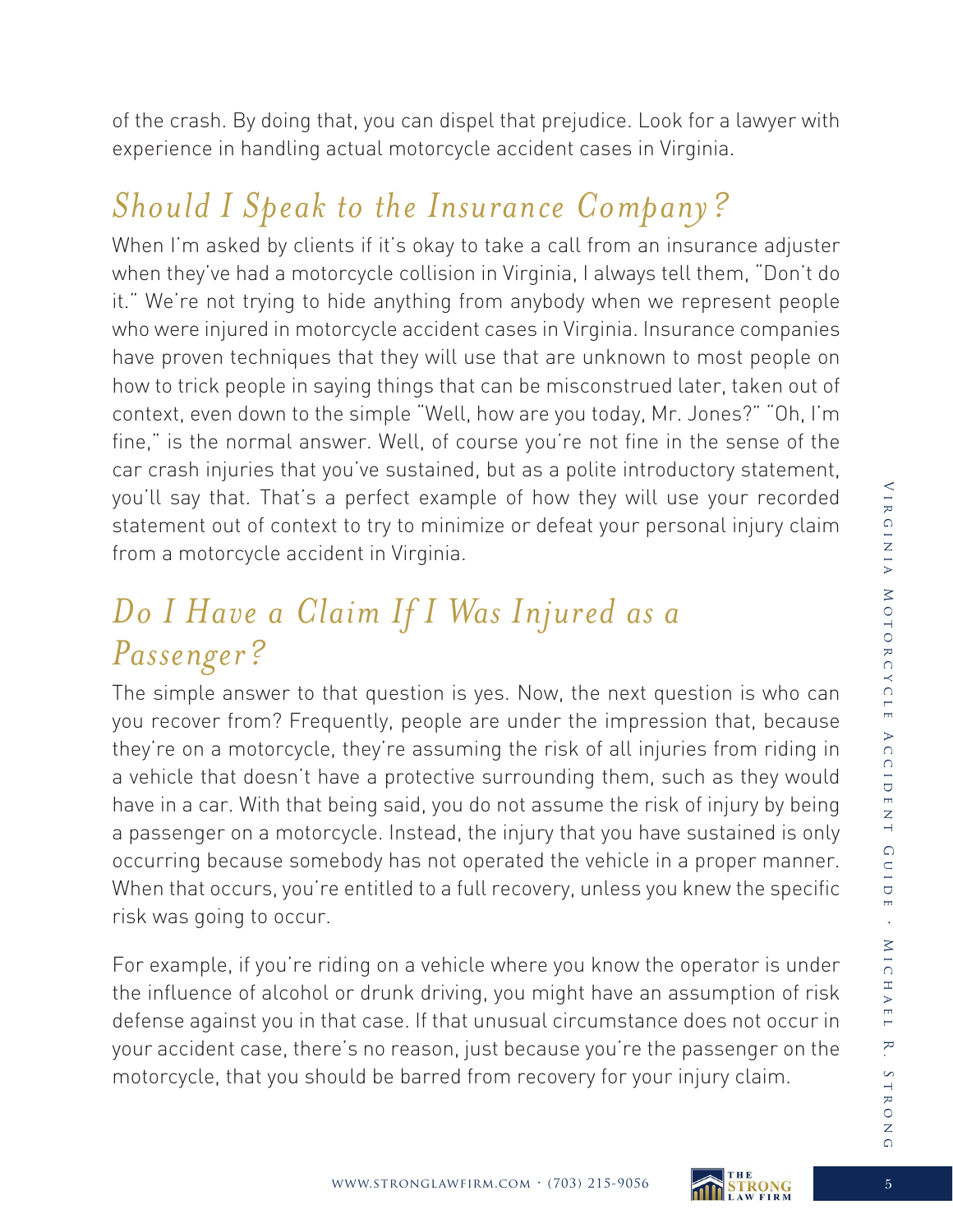#### *Can I File a Motorcycle Accident Claim If I'm Injured by a Pothole?*

Occasionally, I'm asked by people who were involved in a motorcycle accident on Virginia roads whether they can make a claim against the Commonwealth of Virginia, for example, for a poorly-maintained roadway. Those are some of the most difficult cases to make, but they are, in certain limited circumstances, acknowledged as valid claims under Virginia law. To make that claim, you have to make a proper timely notice within six months of the accident date to the Commonwealth. There are a variety of other very difficult engineering analyses that have to be made of the layout of the road to determine whether it was foreseeable to the Commonwealth that an injury is likely to occur from the condition of that road, and secondly, to establish notice of the fact that there was a problem with the road at that location. In those limited circumstances, you may have a claim of that sort after an accident on Virginia highways.

#### *Do I Have a Claim If I Was Run Off the Road?*

I was recently asked if a motorcycle is forced off the highway, but there's been no collision, could there still be a motorcycle accident claim in that case? In some circumstances in Virginia, yes. You can make that claim if you can make a reasonably clear identification of the vehicle involved. Now, that doesn't mean you have to go to the extent



of capturing the driver's license number or the license plate number on the vehicle that ran you off the road, but there needs to be a reasonably clear explanation of how that other car was involved in running you off the road and other facts such as the skid marks on the road that would tend to suggest that, in fact, there was another driver responsible for that crash. In those cases, under Virginia law, you would be able to make a claim for that type of an injury.

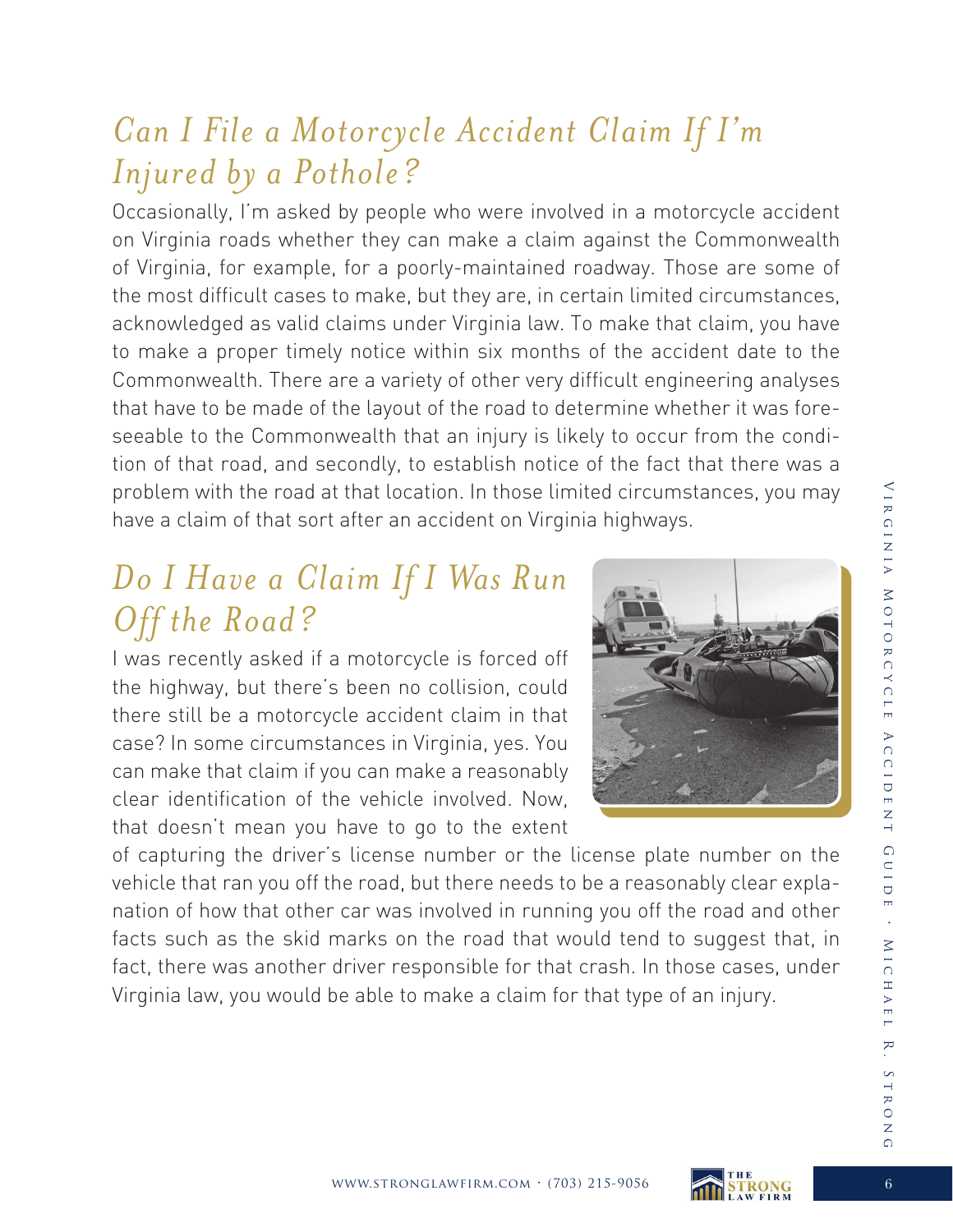### *How Do I Determine the Value of My Case?*

My simple answer is it's no different than any other accident in Virginia. Whether it be a car crash or a truck crash, the question is resolved by looking at the severity of the injuries to the person making the claim. If you've had, as often happens in motorcycle accidents, a more severe injury such as a broken leg, broken arm, broken shoulders, or clavicles, or other kinds of more traumatic injuries, those are generally accorded a greater value under Virginia law. Most juries will give you more money for those compared to a muscle strain injury that you might see often in a low-speed car accident.



#### *How Long Will My Motorcycle Accident Case Take?*

I was recently asked by a client how long it takes to resolve an injury claim when they've been involved in a motorcycle accident in Virginia. That sort of claim takes about the same as any other claim. It depends, of course, on how long it takes you to recover physically or medically from the injuries that you had in that accident. To evaluate that in a

motorcycle accident, usually it will take longer because you've had more severe injuries when you've been involved in a motorcycle accident. If you're a driver or a passenger on a motorcycle, you're more subject to serious injuries such as fractures and dislocations than the other sorts of injuries that are commonly seen by people who are in a motor vehicle. In a motorcycle, you can readily see that in most cases that within about two to four years after the accident, even in the worst case, you could reasonably expect your case to be resolved in that time.



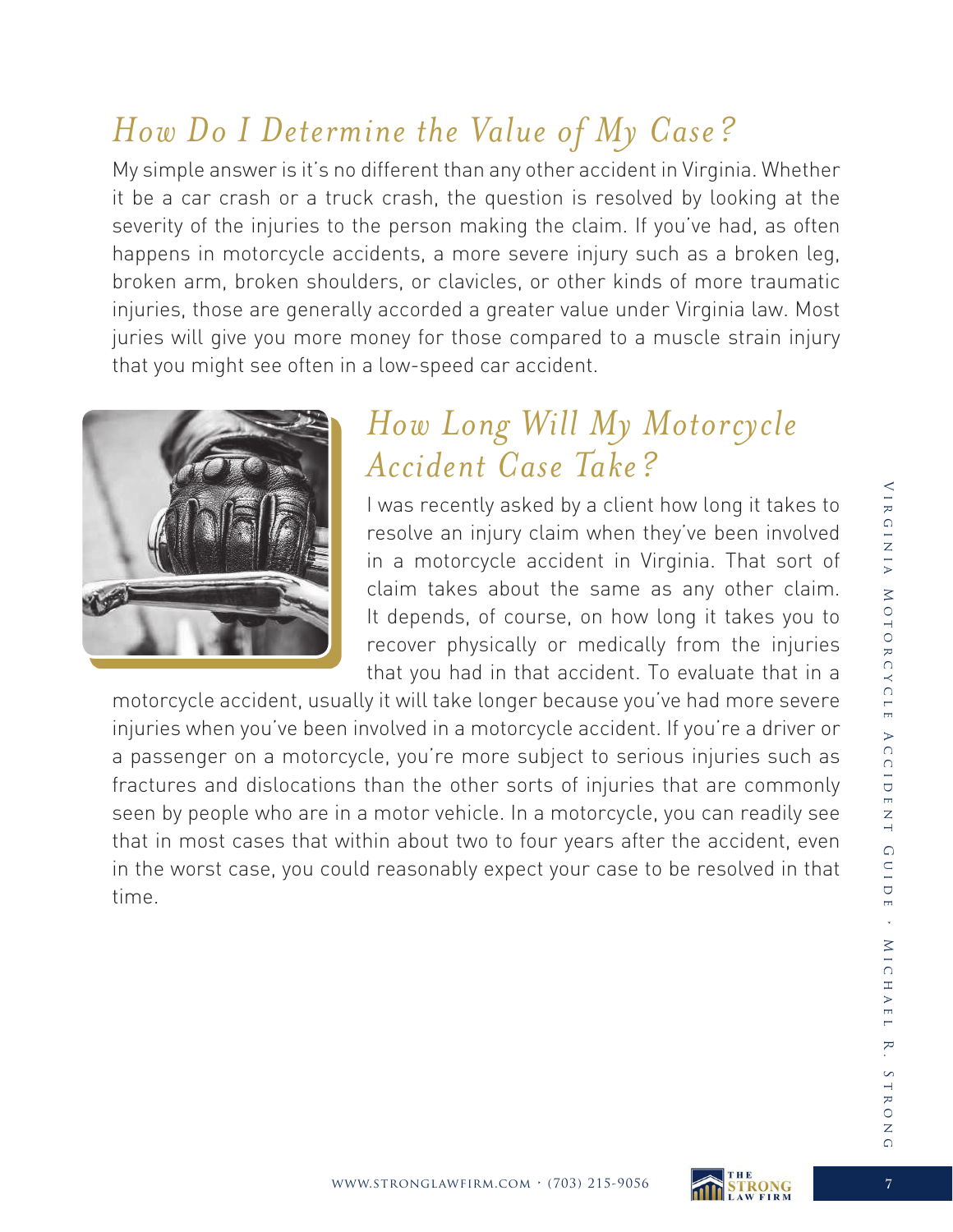## HURT IN A MOTORCYCLE Accident? Call Us Now

If you or someone you love was hurt in a motorcycle accident, you only have two years from the date of the accident to file a claim. Call us now. We're an experienced team of Virginia motorcycle accident lawyers. You could be entitled to receive financial compensation for:

- » Medical expenses related to your injury, including future expenses
- » Lost time from work
- » A reduction in your earning capacity
- » Pain and suffering
- » Disfigurement
- » Loss of companionship
- » Disability
- » Punitive damages

An experienced lawyer can make all the difference when it comes to dealing with the insurance company to make sure that you're treated in a fair manner. Don't wait. The consultation is free and confidential!



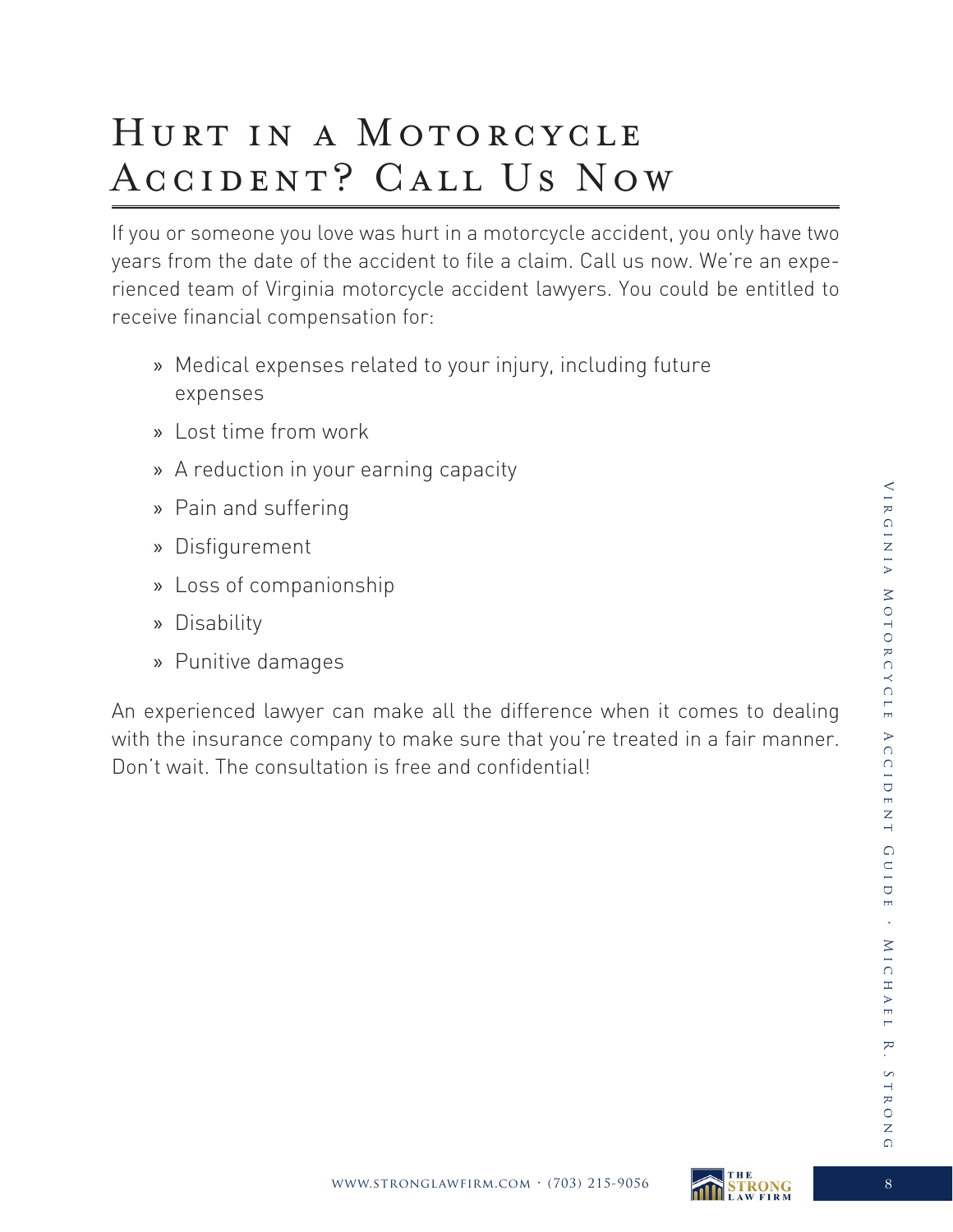

# About the Author

Michael R. Strong has handled complex auto accident, trucking accident, and products liability claims for over 38 years. He has achieved many six-figure settlements and verdicts for his clients involving highway accidents, products liability claims, and medical malpractice claims.

A true litigator, Michael Strong is licensed to practice law in Virginia, Maryland, and the District of

Columbia. He has been licensed to practice law since 1980. Mr. Strong earned his law degree from the University of Dayton School of Law. He handles cases involving personal injury and business litigation, including catastrophic injuries, serious accidents, business contracts, business transactions, and more. As a dedicated advocate, he is well-known for his client-focused representation. He has secured favorable results for many of his cases and is passionate about serving his clients.

Mr. Strong is the author of several articles involving personal injury recovery advice, development of sources of insurance coverage in complex accident cases, and creative solutions for compromise of medical provider and subrogation liens. He is also a Number One Best Seller on Amazon com on Insurance Issues.